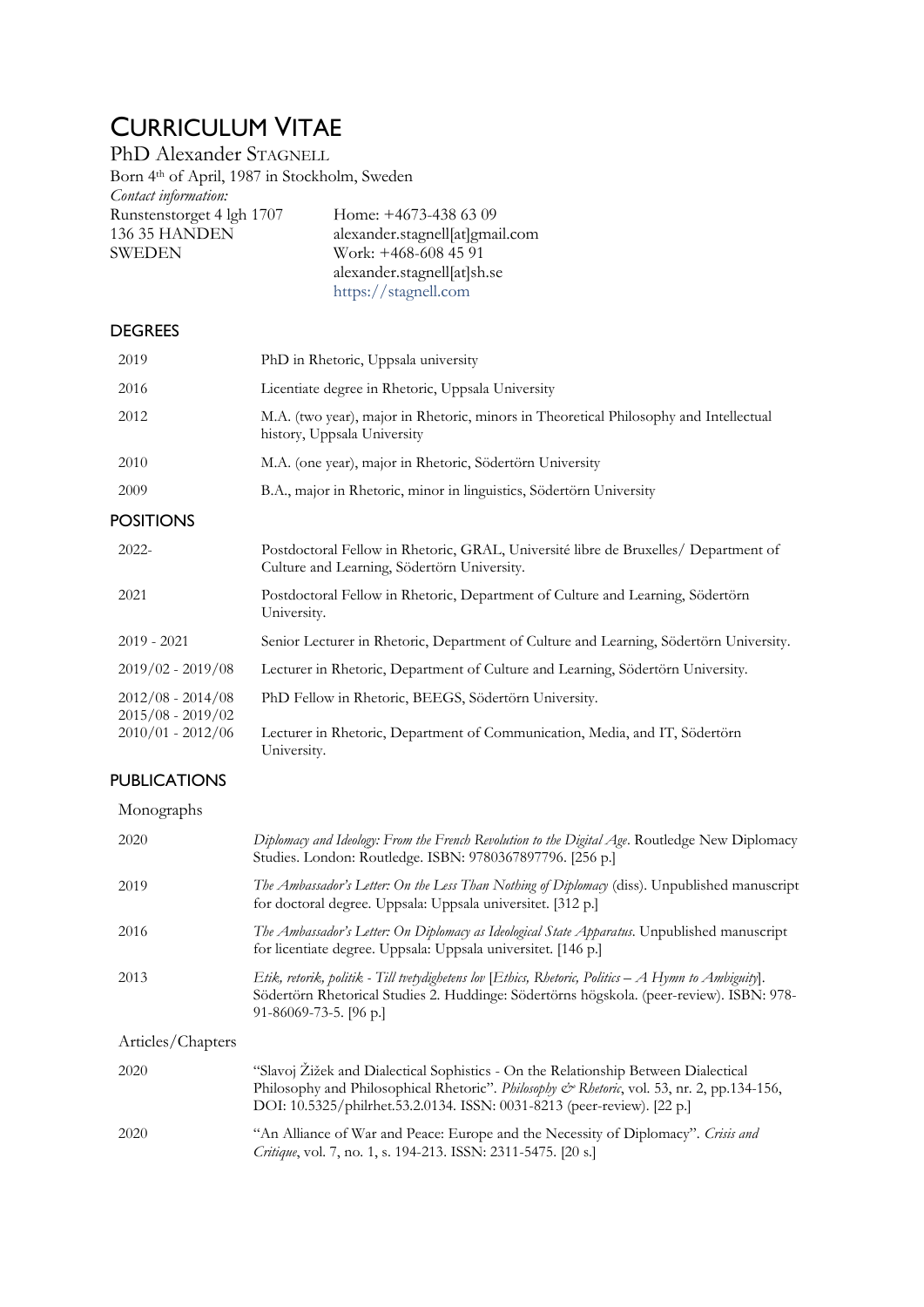| 2020                    | "Hovets sofister: Diplomati, retorik och representationens problem [Sophists of the Court:<br>Diplomacy, Rhetoric and the Problem of Representation]", Rhetorica Scandinavica 81, pp.48-<br>64 (peer-review). ISSN: 1397-0534.                                                                                                                                                                                                                                                                          |
|-------------------------|---------------------------------------------------------------------------------------------------------------------------------------------------------------------------------------------------------------------------------------------------------------------------------------------------------------------------------------------------------------------------------------------------------------------------------------------------------------------------------------------------------|
| 2017                    | "Ska vi lära folk att tala? Eller: om logologins förutsättningar [Should We Teach People to<br>Speak? Or: On the Prerequisites of Logology]", Rhetorica Scandinavica 74, pp.55-71 (peer-<br>review). ISSN: 1397-0534. [17 p.]                                                                                                                                                                                                                                                                           |
| 2015                    | "Retorikens spöken [The Spectres of Rhetoric]" in Förledd och förjust, ed. Bengtson E. &<br>Buhre F. Södertörn Rhetorical Studies 3. Huddinge: Södertörns högskola, pp.73-85. ISBN:<br>978-91-87843-14-3. [12 p.]                                                                                                                                                                                                                                                                                       |
| 2014                    | "Den oantastliga migranten [The Unassailable Migrant]", Glänta 2.14, pp.77-83. ISSN:<br>1104-5205. [6 p.]                                                                                                                                                                                                                                                                                                                                                                                               |
| Translations            |                                                                                                                                                                                                                                                                                                                                                                                                                                                                                                         |
| 2016                    | Swedish translation of and introduction to "Ontologie/Logologie", "Sens" and<br>"Rhétorique ou espace/temps" by Barbara Cassin, published in Rhetorica Scandinavica 71/72,<br>pp. 9-31 (ISSN: 1397-0534) as "Ontologi/Logologi", "Mening" and "Retorik eller<br>rum/tid". French originals published in Barbara Cassin, L'archipel des idées de Barbara Cassin,<br>(Paris: Éditions Maison des Sciences de l'Homme, 2014).                                                                              |
| 2012                    | Swedish translation of and introduction to Ernest G. Bormann's article "Fantasy and<br>rhetorical vision: The rhetorical criticism of social reality", originally published in <i>Quarterly</i><br>Journal of Speech, (1972) vol.58, pp.396-407. Written together with Nadja Fransson and<br>published as "Fantasier och retoriska visioner. Den retoriska analysen av sociala<br>verkligheter" in Rhetorica Scandinavica 60, (2012), pp. 7-26. ISSN: 1397-0534.                                        |
| <b>Edited volumes</b>   |                                                                                                                                                                                                                                                                                                                                                                                                                                                                                                         |
| 2018                    | Rosengren, Mats; Schou Therkildsen, Louise & Stagnell, Alexander [eds.]. Can a person be<br>illegal? Refugees, Migrants and Citizenship in Europe. Uppsala: Uppsala universitet. ISBN: 978 91-<br>980081-2-8. Contributors: Stahtis Gourgouris, Philippe Caumières, Sharon Rider, Olof<br>Heilo, Ingela Nilsson, Jean Lassègue, Anthony John Lappin, Cecilia Parsberg, Emanuele<br>Profumi, Stine Marie Jacobsen, Mirella Galbiatti, Nastaran Tajeri-Foumani, Mats<br>Rosengren, Schellekens & Peleman. |
| NTERNATIONAL EXPERIENCE |                                                                                                                                                                                                                                                                                                                                                                                                                                                                                                         |
|                         |                                                                                                                                                                                                                                                                                                                                                                                                                                                                                                         |

#### INTERNATIONAL EXPERIENCE

| $2022 -$  | Postdoctoral Research Fellow, Groupe de recherche en rhétorique et en argumentation<br>linguistique (GRAL), Université libre de Bruxelles, Belgium.                                |
|-----------|------------------------------------------------------------------------------------------------------------------------------------------------------------------------------------|
| 2014-2015 | Visiting PhD-student, L'École des Hautes Études en Sciences Sociales. Invited by Olivier<br>Remaud to Centre d'études sociolgiques et politiques Raymond Aron at L'ÉHÉSS in Paris. |

## CONFERENCES/PRESENTATIONS

| 2021 | "Writing Rhetorical History: Two Research Projects" - Presentation at the Higher Seminar<br>in Rhetoric, Södertörn University.                                                               |
|------|----------------------------------------------------------------------------------------------------------------------------------------------------------------------------------------------|
| 2021 | Discussant on Dr. Brigitte Bargetz chapter "Affect, Populism, Politics: Paradoxical<br>Promises of Agency" at the book workshop for <i>The Complexities of Populism</i> , Kiehl University.  |
| 2021 | "Project Presentation: Post-Communist Communism in Eastern Europe" – Presentation at<br>the New Projects Symposium, Centre for Baltic and Eastern European Studies, Södertörn<br>University. |
| 2021 | "Irony and Catachresis: The Problem of the Populist Moment" – Paper presentation at the<br>Higher seminar in Rhetoric at the University of Copenhagen.                                       |
| 2021 | Invited presentation: "Diplomacy and Ideology: Rhetoric, History, Literature", Department<br>of Humanities, Örebro University.                                                               |
| 2021 | Invited presentation: "Rhetoric and Ideology: Catachresis, Irony, and <i>Fantasia</i> ", Department<br>of Literature, Uppsala University.                                                    |